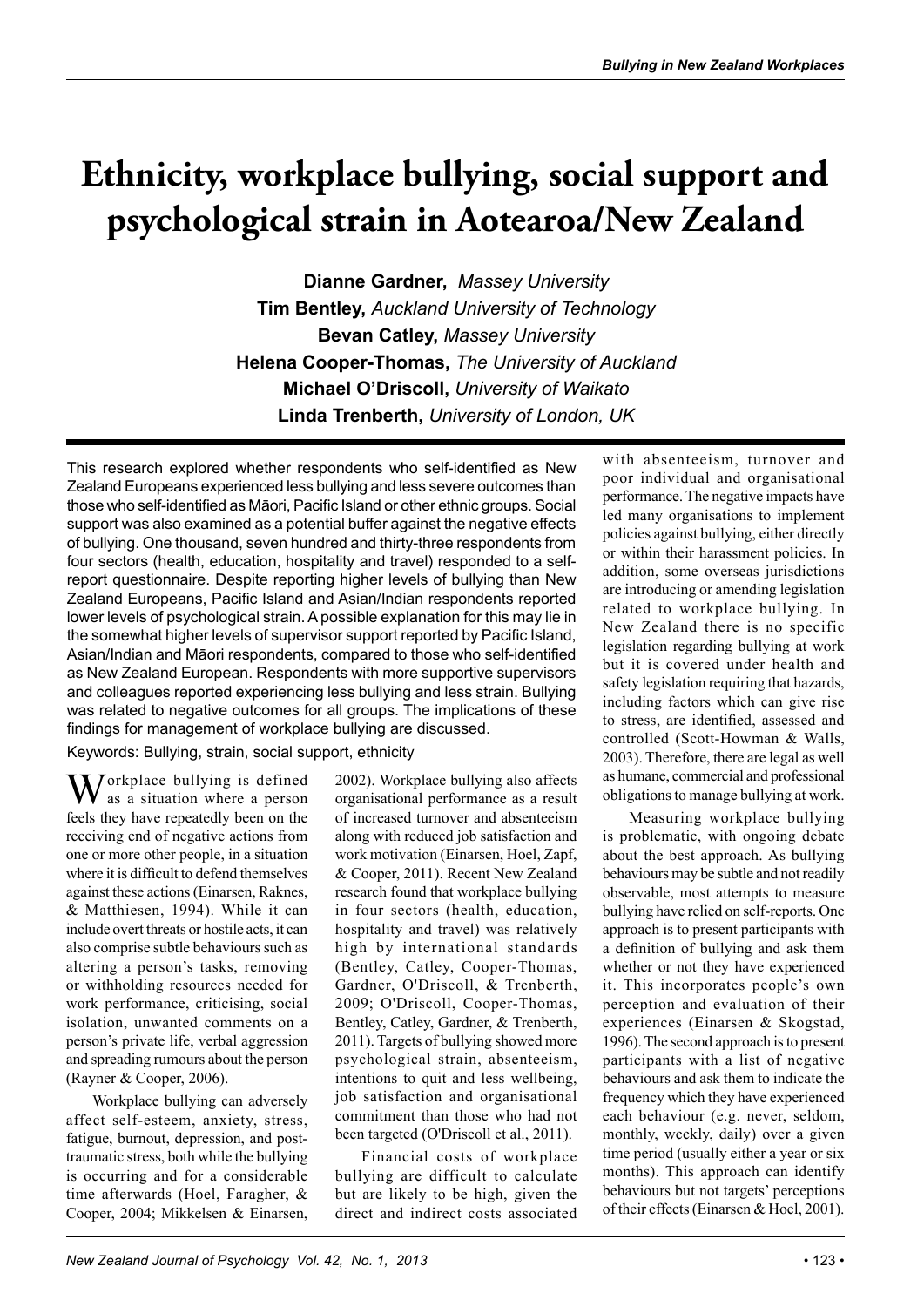and racism are distinct constructs.

In general, rates of bullying tend to be lower when participants are asked to self-identify as targets than when they are asked to indicate whether they have experienced negative acts (Lutgen-Sandvik, Tracy, & Alberts, 2007; Nielsen, 2009; Rayner & Cooper, 2006). Some targets may be unwilling to identify themselves as such or may lack recognition that negative behaviours amount to bullying (Mikkelsen & Einarsen, 2001). While behavioural inventories tend to identify more people who have been bullied (Way, Jimmieson, Bordia, & Hepworth, 2013), rates vary depending on the criteria used to decide whether respondents have been bullied or not.

The relative frequency of bullying using each of these methods has seldom been explored in New Zealand. Each method tends to identify different rates of bullying, and different individuals may be classified as bullied/ not bullied by different methods. One aim of the present study was to examine the different rates and correlates of bullying when measured by general assessments of experiences compared to behavioural frequency measures. Clarification of this issue may help practitioners and researchers identify the best approaches to examine the prevalence and severity of bullying in workplaces. In view of research which has found that rates of bullying measured by behavioural inventories were higher than when measured by self-identification, the following hypothesis is proposed:

> H1: Rates of bullying will be lower when measured by selfreports (of being bullied) than when measured by a behavioural inventory.

# **Multicultural New Zealand and bullying in the workplace**

Recent figures show that the New Zealand working population is increasingly diverse in terms of age, gender and ethnicity (Department of Labour, 2008), although Pakeha make up the majority of the workingage population (Dixon, 1996). Overt and covert discriminatory practices have been identified in New Zealand workplaces (Coates & Carr, 2005). While there may be elements of racism in the behaviour of bullies, bullying

Definitions of bullying emphasise its persistent and sustained nature (Hershcovis, 2011), whereas one-off incidents can constitute racism, and bullying does not need to be based on racial, ethnic or other characteristics of the target. Rather than focusing on the extent to which members of different ethnic groups experience racist behaviour, this research focused on experiences of bullying. It is possible that those who find themselves in a minority at work, whether in terms of ethnicity, gender, disability or other characteristics, may be at greater risk of bullying (Lewis & Gunn, 2007). In international studies , targets have reported that they were bullied because they were 'different' and did not fit in with their work groups (Strandmark & Hallberg, 2007; Vartia, 1996). Although the present data did not allow identification of the extent to which participants belonged to workplace minority groups, the focus was on the implications of ethnic diversity at work for workplace bullying. In addition to the multicultural

nature of the workforce, Aotearoa New Zealand is recognised as a bicultural society. State sector organisations as well as many other organisations and professional bodies recognise the Treaty of Waitangi/ Te Tiriti o Waitangi as the founding document in New Zealand (Network Waitangi, 2008; New Zealand Psychologists Board, 2011). Signed between the Crown and Māori hapu in 1840, it exists in two versions, both acknowledged as binding. The requirements of both versions have, however, often been ignored resulting in a wide range of negative outcomes for the tangata whenua (Durie, 1998). On a community wide basis, Māori experience worse outcomes in terms of health, education and employment (Durie, 1998). In workplaces, possibly as a result of overt and covert discriminatory practices, Māori may be more likely to be employed in lower-level jobs with fewer promotional opportunities available to them. Many Māori report that they have faced discrimination in the workplace (Research New Zealand, 2007). Historically Māori people have tended to have lower job experience than the majority Pakeha/ European group, and barriers to work can include lack of English language, qualifications, and discrimination (New Zealand Government, 2001). The present research investigated whether, in addition to other known barriers to employment, there are differences between Māori, New Zealand European and other groups as regards experiences of workplace bullying, strain and perceptions of social support at work.

> H2: Respondents who identify as New Zealand Europeans will experience (a) lower levels of bullying (self-reported and negative acts), (b) lower levels of psychological strain and (c) higher levels of support from peers and supervisors, than respondents in the other groups.

# **Psychosocial correlates of workplace bullying**

Workplace bullying is a known predictor of psychological strain, with targets experiencing increased levels of stress and anxiety compared to nontargets (Moayed, Daraiseh, Shell, & Salem, 2006).

> H3: Bullying will be (a) positively related to psychological strain and (b) negatively related to support from peers and supervisors when controlling for ethnicity in the analysis.

Bullying affects the workplace social context: targets frequently find themselves isolated from sources of social support either because colleagues are turned against the target by the bully or because they are afraid of becoming targeted themselves. The consequences of bullying may also be worse for those who have relatively less support, as an imbalance of power between the target and the bully is often apparent (Einarsen, Hoel, Zapf, & Cooper, 2003). Supportive workplace climates are likely to be associated with lower levels of bullying, and if targets can engage and maintain their social networks to provide support, the effects of bullying are likely to be lessened (Parzefall & Salin, 2010). Social support from supervisors and colleagues was therefore explored as a possible buffer of the relationship between bullying and strain for all groups.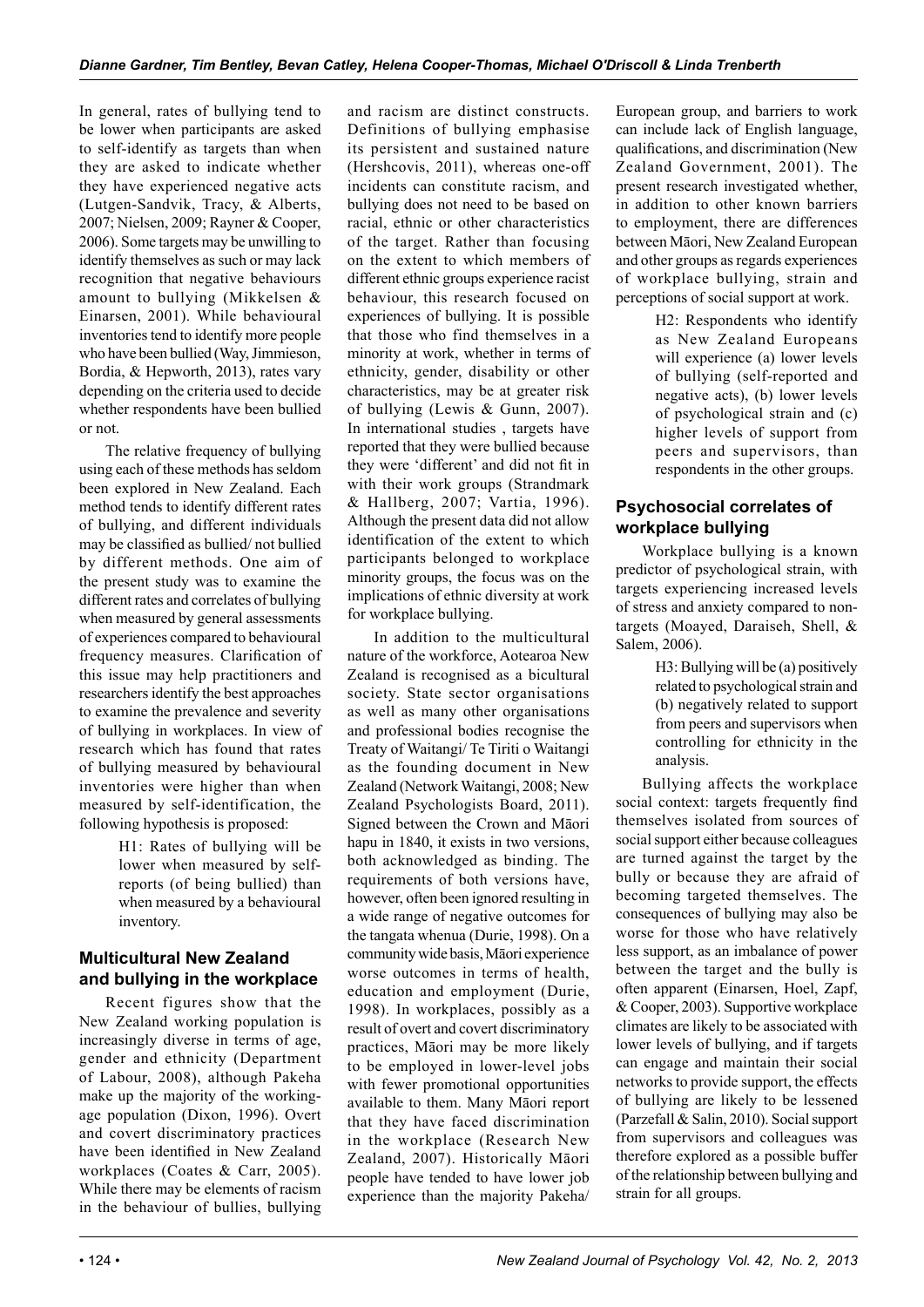H4: The relationship between bullying and psychological strain will be moderated by social support, such that respondents who experience more social support from colleagues and supervisors will report less psychological strain related to workplace bullying than those who experience less support.

# **Method**

#### *Procedure*

The present study extends the analysis of data collected by Bentley et al (2009) by examining relationships among stress, bullying and support for different ethnic groups within the New Zealand workforce. Data were collected by means of online surveys which respondents could complete in privacy at home or within their organisations. Permission was gained from the human resources or other senior manager within each organisation. Ethical approval for the research was obtained from the Massey University Human Ethics Committee (Northern).

# *Participants*

Participants were from a total of 36 organisations from the education, health, hospitality and travel sectors. Data were obtained from 1733 respondents. Of these, 727 (42%) worked in the health sector; 459 (27%) in education, 133 (8%) in hospitality and 332 (19%) in travel. Eighty-two (4%) did not specify their sector. Participants in hospitality and travel were significantly younger than those in health and education, *F*(3, 1628) = 133.85, *p*<.001. The number of employees who received questionnaires in each workplace is unknown so response rates could not be calculated.

The large majority of respondents (70.7%) identified as New Zealand European, while 8.5% identified as Māori. Percentages were substantially lower for the other ethnicities (Table 1). In the 'other' category, 83 (4.8%) of participants self-identified as 'other European'; 11 (0.6%) as Filipino and 4 (0.2%) as Latin American. Proportionally more Māori, Pacific Island and Asian/ Indian respondents were working in the health and hospitality sectors than New Zealand Europeans, and fewer were working in education and travel  $(\chi^2)_{15}$  = Table 1: Demographics

|                            | $n$ (%)     |
|----------------------------|-------------|
| NZ European/ Pakeha        | 1226 (70.7) |
| Māori/Cook Is Māori        | 147 (8.5)   |
| Pacific Island             | 50(2.9)     |
| Asian/Indian               | 90(5.2)     |
| UK/Australia/South African | 97(5.6)     |
| Other                      | 98 (5.7)    |
| Missing                    | 25(1.4)     |
| Total                      | 1733        |
|                            |             |

169.06, *p*<.001). No information was available on the ethnic composition of respondents' workgroups.

#### *Measures*

*Workplace bullying* was assessed in two distinct ways. Firstly, participants were asked to respond to the 22-item Negative Acts Questionnaire – Revised (NAQ-R) (Einarsen, Hoel, & Notelaers, 2009). This measure lists 22 negative behaviours and respondents indicate whether they have experienced each behaviour over the previous 6 months, with responses from 0 (never) to 4 (daily). The mean score across negative acts was computed for each person  $(\alpha = .93)$ . In addition, respondents were classified as 'bullied' if they had experienced at least two of the negative behaviours weekly or more frequently over the past six months (Lutgen-Sandvik et al., 2007). Respondents who did not meet this criterion were classified as non-bullied.

Secondly, self-identified bullying was assessed by providing respondents with a definition of bullying followed by a single item asking them whether, over the previous 6 months, they felt that they personally had experienced bullying in their workplace (Hauge, Skogstad, & Einarsen, 2007). Responses were from 0 (no) to 4 (yes, almost daily). Responses were recoded to align with the negative acts measure, so that responses from 'never' to 'now and then' were coded 'No' and 'Several times a week' to 'Almost daily' were coded 'Yes' (Hauge et al., 2007). The selfidentification measure was presented after the NAQ-R so that responses to the negative acts items would not be influenced by the item that explicitly asked about bullying.

*Psychological strain.* The 12-

item version of the General Health Questionnaire (GHQ-12) (Goldberg, Gater, Sartorius, Ustun, Piccinelli, Gureje, & Rutter, 1997) has been widely used to measure occupational strain. Respondents indicated how often, on a scale ranging from 0 (not at all) to 3 (much more than usual), they had experienced each of 12 psychosocial symptoms in the previous 6 months e.g. 'felt constantly under strain'. Positively worded items were recoded so that a higher score indicated more strain, calculated as the mean score across the 12 items ( $\alpha$  = .88).

*Support from supervisor and support from colleagues*. Four items asked respondents how often they received helpful information or advice, sympathetic understanding and concern, clear and helpful feedback, and practical assistance, from a) their supervisor and b) their work colleagues (O'Driscoll, Brough, & Kalliath, 2004). Responses ranged from 0 (never) to 5 (all the time). Separate scores were computed for supervisor support and colleague support by computing mean scores across each set of four items (supervisor support  $\alpha$  = .95 and colleague support  $\alpha = .94$ ).

# *Data analysis*

Group comparisons were conducted using chi-square  $(\chi^2)$ , ANOVA and moderated regression. Moderator and predictor variables were standardised to address potential problems with collinearity (Aiken & West, 1991).

# **Results**

To investigate Hypothesis 1, the response rates and correlates of bullying measured in the two ways were explored. Based on the criterion of having experienced at least two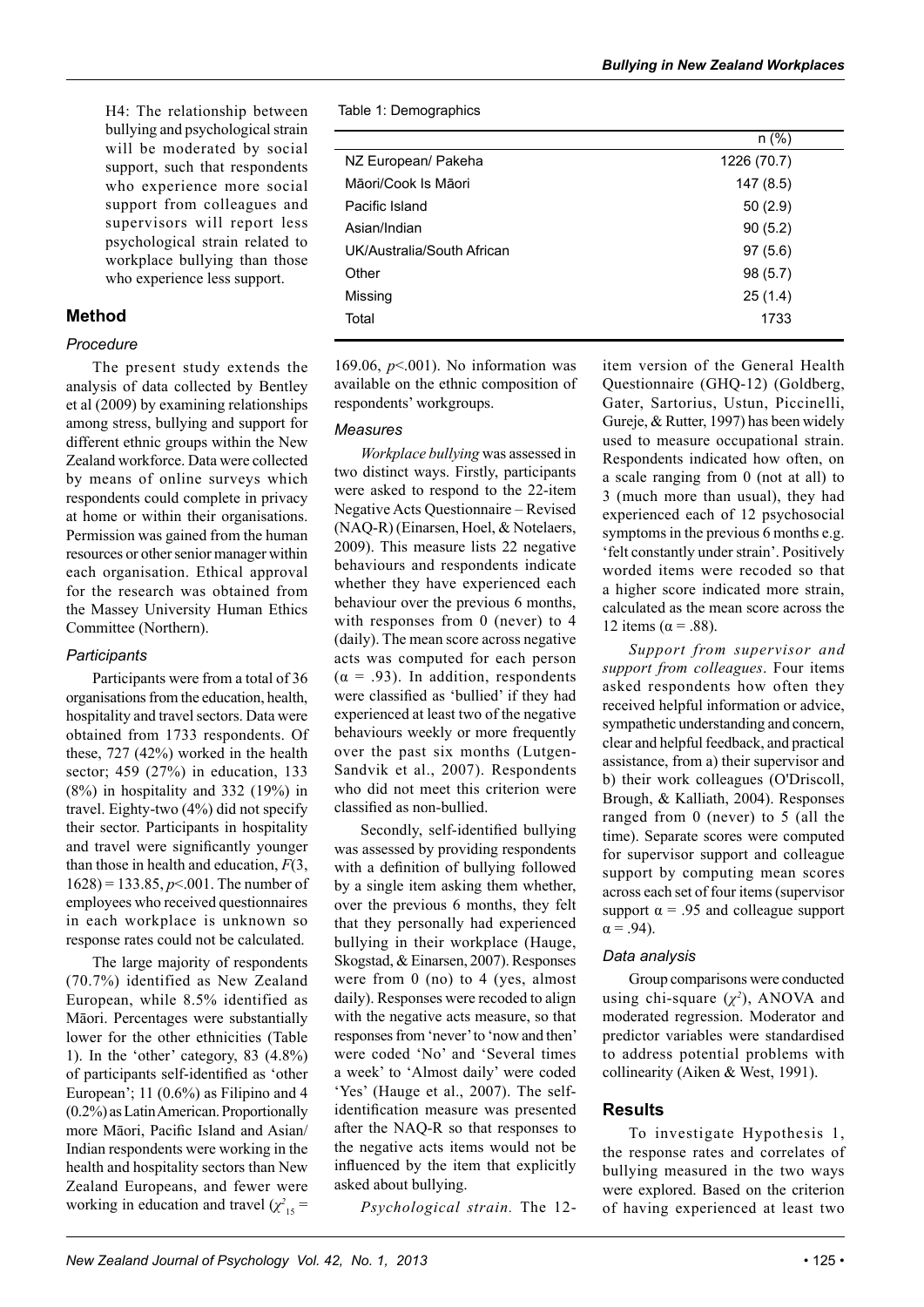|                                     | <b>NZ</b> | Māori  | Pacific Island | Asian/Indian | UK/Australia/ | Other  | F        | $\eta^2$ |
|-------------------------------------|-----------|--------|----------------|--------------|---------------|--------|----------|----------|
|                                     | European  |        |                |              | South African |        |          |          |
| <b>Bullying (negative</b>           | 1.43      | 1.43   | 1.59           | 1.58         | 1.53          | 1.45   | $2.52*$  | .01      |
| acts)                               | (0.52)    | (0.52) | (0.67)         | (0.81)       | (0.72)        | (0.51) |          |          |
| Supervisor                          | 3.79      | 4.10   | 4.15           | 4.00         | 3.60          | 3.81   | $2.70*$  | .01      |
| support                             | (1.39)    | (1.38) | (1.39)         | (1.36)       | (1.45)        | (1.40) |          |          |
| Colleague support                   | 4.29      | 4.28   | 4.21           | 4.03         | 4.08          | 4.15   | 1.41     | .00      |
|                                     | (1.12)    | (1.29) | (1.19)         | (1.21)       | (1.29)        | (1.25) |          |          |
| <b>Strain</b>                       | 1.36      | 1.26   | 1.09           | 1.09         | 1.33          | 1.30   | $6.23**$ | .02      |
|                                     | (0.54)    | (0.60) | (0.62)         | (0.62)       | (0.54)        | (0.60) |          |          |
| * p <. 05; ** p <. 01; *** p <. 001 |           |        |                |              |               |        |          |          |

Table 2: Means (sd) for negative acts, support and psychological strain.

negative acts at least weekly during the last 6 months, 17.8% (*n*=308) of respondents were classified as having been bullied. In comparison, when asked directly whether they had been bullied, sixty-seven respondents (3.9%) reported that they considered themselves to have been bullied "several times per week" or "almost daily". Hypothesis 1 was supported. Proportionately more men than women had experienced at least two negative acts at least weekly during the last 6 months (21% vs. 17%,  $\chi^2_{1}$  =  $3.18, p<.05$ ), but fewer men than women reported that they had been bullied when asked directly (2% vs. 4%,  $\chi^2_{1} = 3.63$ ) *p*<.05). This suggests that there may be gender differences in the willingness to report being targeted by bullies.

To further explore this issue, and to address Hypothesis 2a, bullying was explored for the groups shown in Table 1. When asked directly whether or not they had been bullied, there were no significant differences between the groups. Forty-one (3.4%) New Zealand European respondents reported that they had been bullied when asked directly, compared to 9 (6.2%) Māori, 1 (2.2%) Pacific Island, 3 (3.5%) Asian/Indian and 5 (5.3%) UK/Australian/South African respondents,  $(\chi^2_s = 3.86, n.s.).$ In contrast, rates of bullying measured by negative acts were significantly different between the groups,  $F_{5, 1596}$  = 2.52, *p*<.05. Although effect sizes were small, Hypothesis 2a was supported. Pacific Island and Asian/Indian respondents reported somewhat higher rates of negative acts than European and Māori respondents. The negative acts measure appeared to be more sensitive

to respondents' experiences of bullying behaviours than direct self-identification as a target of bullying. The negative acts instrument was therefore used as the measure of bullying for the remainder of the analyses.

Hypothesis 2b and 2c explored group differences in psychological strain and in support from peers and supervisors (Table 2). Hypothesis 2b was not supported. Strain differed significantly between groups but Pacific Island and Asian/Indian respondents reported lower levels of strain than New Zealand European respondents, rather than the higher levels that were expected. Hypothesis 2c was not supported for supervisor support or colleague support. For colleague support there were no significant differences between groups. For supervisor support, New Zealand European and UK/Australian/ South African participants did not differ significantly from each other but reported less supervisor support than Māori, Pacific Island and Asian/ Indian participants. Implications will be presented in the Discussion.

The third hypothesis examined the relationship between bullying and psychological strain and between bullying and support. In the regression analyses, gender was dummy coded 0=female, 1=male. Five dummy codes were used to represent ethnicity, with New Zealand European as the reference category (coded 0). Table 3 presents the findings.

Hypothesis 3a was supported as negative acts were significantly related to psychological strain. There were also direct effects of ethnicity on strain, with Māori, Pacific Island and Asian/Indian respondent reporting lower levels of strain than New Zealand Europeans. Hypothesis 3b was also supported, as negative acts were significantly related to lower levels of both supervisor and colleague support. Women reported lower levels of both forms of support than men, and Māori, Pacific Island and Asian/Indian respondents reported more supervisor support than New Zealand Europeans, but comparable levels of colleague support.

Hypothesis 4 examined whether colleague and supervisor support would moderate the relationship between bullying and psychological strain (Table 4). As in the previous analysis, dummy coded gender and ethnicity were entered as control variables. Ethnicity was related to strain, as Pacific Island and Asian/Indian respondents demonstrated less strain than New Zealand Europeans, while there was no effect for gender. Negative acts were related to increased strain, and both supervisor support and colleague social support were related to less strain. The interactions between supervisor support and negative acts and between colleague support and negative acts were small but statistically significant.

Figure 1a shows evidence for direct but not moderated effects. When supervisor support was low, levels of negative acts and psychological strain were higher than when supervisor support was high (Figure 1a) but there was no evidence of interaction. Similarly, the strong positive relationship between negative acts and strain was apparent at all levels of colleague support without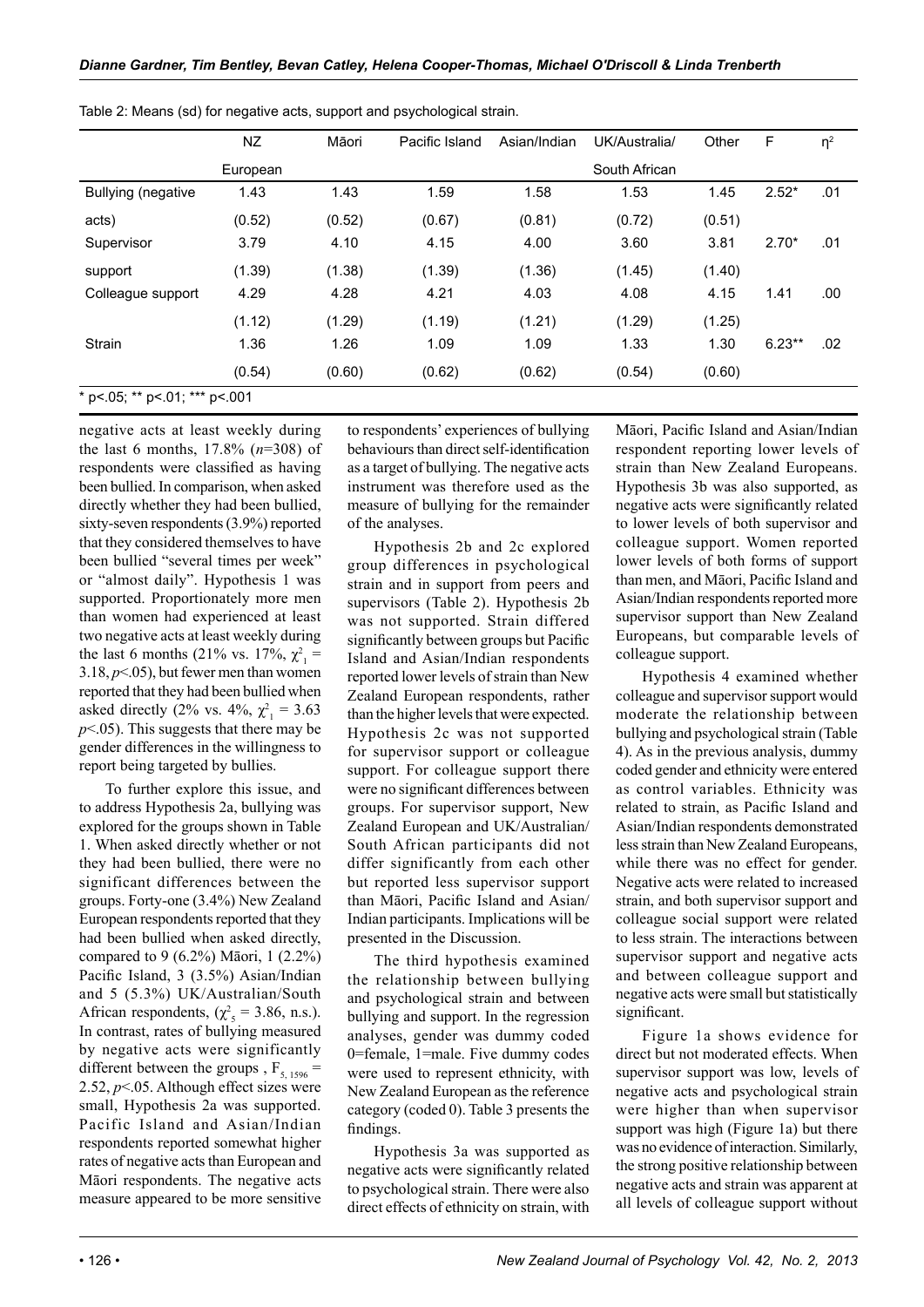|                                                                                                |               | DV: Strain     |                             |                  | DV: Supervisor support |                      |                                                                      | DV: Colleague support   |                      |            |
|------------------------------------------------------------------------------------------------|---------------|----------------|-----------------------------|------------------|------------------------|----------------------|----------------------------------------------------------------------|-------------------------|----------------------|------------|
|                                                                                                | ω             | SE B           | <b>Beta</b>                 | B                | SE B                   | Beta                 | ø                                                                    | SE B                    | Beta                 |            |
| Gender                                                                                         | ່ວິ           | ິຮິ            | $-0.2$                      | $-20$            | $\infty$               | $-0.06**$            | $\frac{6}{1}$                                                        | S                       | $-0.06**$            |            |
| NZE-Māori                                                                                      | $\frac{1}{2}$ | $\overline{5}$ | $-0.5*$                     | 33               | $\sum$                 | $.07**$              | Š                                                                    | $\ddot{ }$              | S                    |            |
| NZE - Pacific Is.                                                                              | $-36$         | S              | $-1.11***$                  | ċ                | $\frac{8}{1}$          | $.06***$             | č                                                                    | $\frac{6}{1}$           | $-0.0$               |            |
| NZE - Asian/Indian                                                                             | $-34$         | 50             | $-13***$                    | $\frac{4}{3}$    | $\dot{a}$              | $.07**$              | $-12$                                                                | $\frac{3}{2}$           | $-0.2$               |            |
| NZE - UK/Aust/SA                                                                               | $-0.8$        | 80.            | $-0.3$                      | $-0.8$           | $\dot{a}$              | ΡĊ.                  | $-15$                                                                | $\frac{6}{1}$           | $-0.3$               |            |
| NZE - Other                                                                                    | $-0.8$        | 50             | $-0.3$                      | 50               | $\overline{4}$         | ρ.                   | $-0.9$                                                               | $\ddot{5}$              | $-0.2$               |            |
| Negative acts                                                                                  | $\tilde{5}$   | $\sum$         | $.55***$                    | $-56$            | $\mathcal{S}$          | $-40***$             | $-28$                                                                | $\mathcal{L}^3$         | $-24***$             |            |
| œ                                                                                              | 57            |                |                             | $\dot{4}$        |                        |                      | 25                                                                   |                         |                      |            |
| Adj R <sup>2</sup>                                                                             | 32            |                |                             | Ľ.               |                        |                      | 0 <sup>o</sup>                                                       |                         |                      |            |
| Щ                                                                                              | $114.38***$   |                |                             | 49.78***         |                        |                      | $16.75***$                                                           |                         |                      |            |
| Note: Gender 0=Female, 1=Male. NZE = New Zealand European. UI<br>* p<.05; ** p<.01; *** p<.001 |               |                |                             |                  |                        |                      | K/Aust/SA = United Kingdom, Australian and South African respondents |                         |                      |            |
| Table 4: Interaction effects of support and bullying on psychological strain                   |               |                |                             |                  |                        |                      |                                                                      |                         |                      |            |
|                                                                                                |               |                | Step 1                      |                  |                        | Step 2               |                                                                      | Step 3                  |                      |            |
|                                                                                                |               | B              | SE B                        | Beta             | B                      | SE B                 | Beta                                                                 | B                       | SE B                 | Beta       |
| Gender                                                                                         |               | č-             | $\mathcal{S}^{\mathcal{O}}$ | $\overline{c}$ . | $-5$                   | $\mathbf{S}$         | $-03$                                                                | ġ                       | $\mathcal{S}$        | $-03$      |
| NZE - Māori                                                                                    |               | $\frac{1}{2}$  | 50                          | $-0.5*$          | $-0.7$                 | $\overline{5}$       | $-0.03$                                                              | $\dot{0}$ .             | S <sub>1</sub>       | $-03$      |
| NZE - Pacific Is.                                                                              |               | $-27$          | $\overline{0}$              | $-0.08**$        | $\ddot{\mathrm{S}}$    | $\overline{0}$       | $-0.09***$                                                           | $\tilde{\ddot{\omega}}$ | $\infty$             | $-0.00***$ |
| NZE - Asian/Indian                                                                             |               | $-25$          | $\mathcal{S}_{\mathcal{O}}$ | $-10***$         | $-0.30$                | <b>90</b>            | $-12***$                                                             | $-30$                   | 8g                   | $-12***$   |
| NZE - UK/Aust/SA                                                                               |               | $-0.3$         | $\overline{0}$              | $-0.7$           | $-0.9$                 | 8O                   | $-0.7$                                                               | eo.                     | 8g                   | $-0$ .     |
| Negative acts                                                                                  |               |                |                             |                  | $\ddot{5}$             | $\overline{c}$       | $44***$                                                              | 26                      | $\tilde{\mathbf{c}}$ | $-46***$   |
| Colleague Support                                                                              |               |                |                             |                  | $-0.4$                 | $\tilde{\sigma}$     | $-0.7***$                                                            | .co                     | Š                    | $-0.06**$  |
| Supervisor Support                                                                             |               |                |                             |                  | $-14$                  | $\overline{c}$       | $-24***$                                                             | $\frac{4}{1}$           | Š                    | $-25***$   |
| Negative acts * Colleague support                                                              |               |                |                             |                  |                        |                      |                                                                      | So.                     | Š                    | $-0.05*$   |
| Negative acts * Supervisor support                                                             |               |                |                             |                  |                        |                      |                                                                      | 03                      | Š                    | $6*$       |
| œ                                                                                              |               |                | $\frac{3}{2}$               |                  |                        | 82                   |                                                                      |                         | $\infty$             |            |
| Adj R <sup>2</sup>                                                                             |               |                | Š                           |                  |                        | 38                   |                                                                      |                         | $\frac{38}{2}$       |            |
| $\Delta R^2$                                                                                   |               |                | ρ.                          |                  |                        | $\ddot{\mathcal{E}}$ |                                                                      |                         | $\overline{0}$       |            |
| щ                                                                                              |               |                | 5.89***                     |                  |                        | $131.94***$          |                                                                      |                         | 106.67***            |            |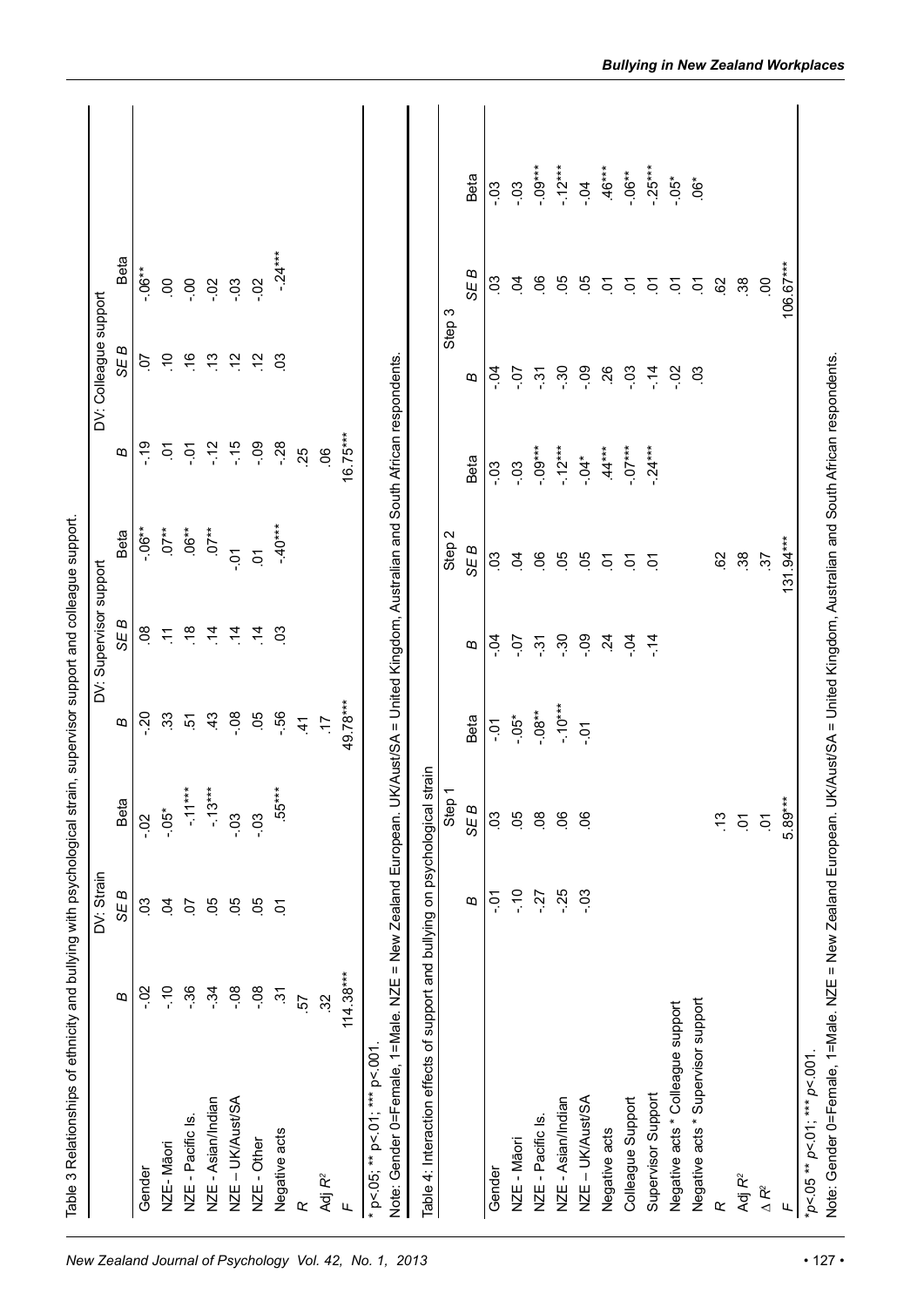Figure 1a: Supervisor support as a moderator of the relationship between negative acts and strain.



Figure 1b: Colleague support as a moderator of the relationship between negative acts and strain.



a significant interaction (Figure 1b). Overall, Hypothesis 4 was not supported.

# **Discussion**

Despite reporting higher levels of negative acts than New Zealand Europeans, Pacific Island and Asian/ Indian respondents reported lower levels of psychological strain. A possible explanation for this unexpected finding may lie in the somewhat higher levels of supervisor support reported by Pacific Island, Asian/Indian and Māori respondents, compared to those who identified as New Zealand European. Respondents with more supportive supervisors reported experiencing fewer negative acts and less strain, although

these effects were small.

It will be important for further research to identify why some groups report more supportive supervisors than others, and which aspects of supportive supervision help reduce the incidence of negative acts and minimise the harm that bullying can do. More important than ethnicity per se may be minority status within a workgroup or organisation. Those who find themselves in a minority group at work, whether due to ethnicity, gender minority status or other personal attributes, may be at increased risk of being targeted by others' anti-social behaviours during times of change, uncertainty and insecurity. Supportive supervision may enhance role clarity,

conflict management and constructive interpersonal interactions which limit the extent to which bullying can flourish. These are issues that require further examination.

For all groups, negative acts were related to increased psychological strain and reduced perceptions of support from colleagues and supervisors. Given the known harm that bullying does to individual health and morale and to organisational productivity, it is important that constructive policies be established, written, communicated and enforced. Bullying is multi-causal: organisational factors such as culture and climate, leadership, role models, norms, policies and procedures act together to establish expectations about behaviour that is acceptable or otherwise (Einarsen et al., 2003).

# *Implications for research*

Bullying in this study was measured in two ways: by the self-reported experience of persistent negative behaviour in the workplace and by selfidentification as a target of bullying. The self-identification measure suggested very low rates of bullying and indicated that male respondents may be less willing to self-identify as a 'victim'. Future studies which ask respondents to self-identify as targets should include measures of negative acts to address issues of under-reporting. In addition, it will be valuable to examine participants' perceptions, interpretations and impacts of their experiences.

This study was cross-sectional and cannot establish causality. As regards the relationship between ethnicity and bullying, there are no grounds to argue for reverse causation but other intervening variables cannot be ruled out. Further research is needed to establish whether those in ethnic minority groups in workplaces are indeed at greater risk; this assumption could not be explicitly tested in the present study as information on the ethnic composition of participating workplaces was not collected. As is often the case in organisational research, longitudinal studies are required to identify causal processes. The bullying field in particular is lacking research into successful interventions to reduce bullying risk and impacts; more work on 'best practice' in managing this issue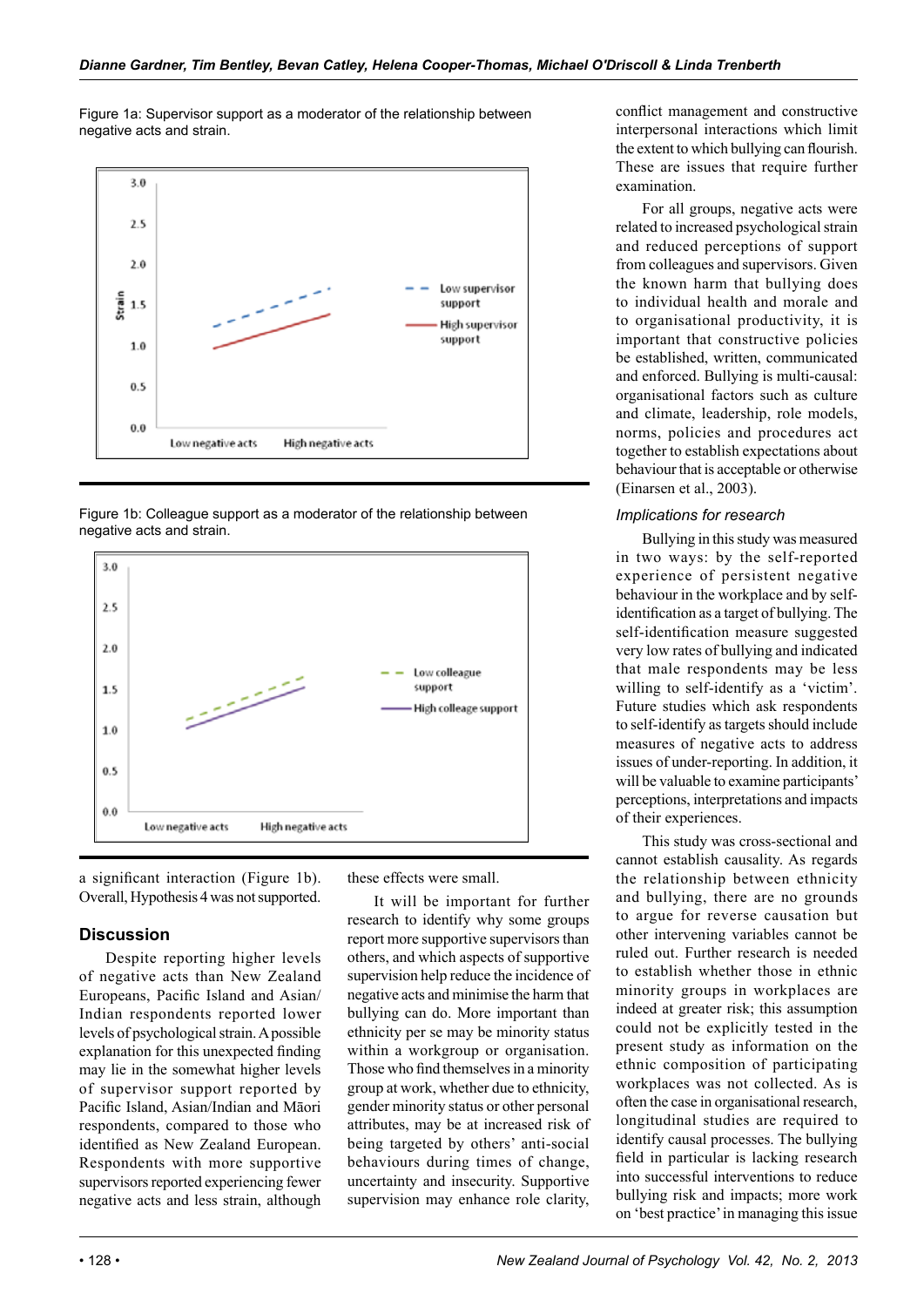# is required.

#### *Implications for practice.*

Organisations which aim to deal with workplace bullying need to look closely at their internal processes and procedures. The important role of organisational leaders and supervisors is increasingly being recognised in establishing norms for appropriate behaviour at work. Evidence is building that it will be fruitful to examine and constructively manage leadership factors in organisations. A supportive organisational culture that genuinely values diversity and appreciates the strengths of the different perspectives and viewpoints it brings is one that is likely to foster the wellbeing of employees.

# **Conclusion**

Bullying directly affects psychological strain for those who experience it. Similarly, the effects of social support on strain were direct and positive, and supervisor support may reduce the prevalence of negative behaviours at work. Bullying needs to be effectively managed and should not be confused with 'tough management' or other task-focused approaches which overlook the serious impacts of negative behaviour at work. Bullying is multicausal: organisational factors such as culture and climate, leadership, role models, norms, policies and procedures combine to establish expectations about behaviour that is acceptable or otherwise. Bullying is more prevalent in situations of role conflict and ambiguity, organisational change, uncertainty, and 'get it done' discourses in which negative interpersonal interactions may be overlooked, ignored or even subtly encouraged (Einarsen et al., 2003). Effective leadership and clear policies are required to focus on discouraging negative behaviour and supporting positive behaviour by aiming for 'cultures of respect' (Osatuke, 2009). Given the known harm that bullying does to individual health and morale and to organisational productivity, it is important that constructive approaches be identified, communicated and implemented in New Zealand organisations.

# **Acknowledgement**

Funding and support for this research was provided by the New Zealand Health Research Council and the New Zealand Department of Labour. We gratefully acknowledge their support.

# **References**

- Aiken, L. S., & West, S. G. (1991). *Multiple regression: Testing and interpreting interactions*. Newbury Park, CA: Sage.
- Bentley, T., Catley, B., Cooper-Thomas, H., Gardner, D., O'Driscoll, M., & Trenberth, L. (2009). *Understanding stress and bullying in New Zealand workplaces: Final report to OH&S steering committee.* Wellington, NZ: Health Research Council/ New Zealand Department of Labour. Retrieved from www.massey.ac.nz/massey/fms/ massey%news/2010/04/docs/Bentleyet-al-report.pdf
- Coates, K., & Carr, S. C. (2005). Skilled immigrants and selection bias: A theorybased field study from New Zealand. *International Journal of Intercultural Relations*, in press.
- Department of Labour. (2008). W*orkforce 2020 Forces for change in the future labour market of New Zealand*. Wellington: Department of Labour.
- Dixon, S. (1996). Labour force participation over the last ten years. *Labour Market Bulletin, 2*, 71-88.
- Durie, M. (1998). *Whaiora: Maori Health Development*. Auckland, NZ: Oxford University Press.
- Einarsen, S., & Hoel, H. (2001). *The Negative Acts Questionnaire: Development, validation and revision of a measure of bullying at work.* Paper presented at the 10th European Congress on Work and Organisational Psychology, Prague.
- Einarsen, S., Hoel, H., & Notelaers, G. (2009). Measuring exposure to bullying and harassment at work: Validity, factor structure and psychometric properties of the Negative Acts Questionnaire-Revised. *Work & Stress, 23*(1), 24-44.
- Einarsen, S., Hoel, H., Zapf, D., & Cooper, C. L. (Eds.). (2003). *Bullying and emotional abuse in the workplace: International perspectives in research and practice.* London: Taylor & Francis.
- Einarsen, S., Hoel, H., Zapf, D., & Cooper, C. L. (Eds.). (2011). *Bullying and harassment in the workplace : Developments in theory, research, and practice* (2nd ed.). Boca Raton, FL, USA:

Taylor & Francis.

- Einarsen, S., Raknes, B., & Matthiesen, S. (1994). Bullying and harassment at work and their relationships to work environment quality: An exploratory study. *European Work & Organizational Psychologist, 4*(4), 381.
- Einarsen, S., & Skogstad, A. (1996). Bullying at work: Epidemiological findings in public and private organizations. *European Journal of Work & Organizational Psychology, 5*(2), 185.
- Eriksen, W., & Einarsen, S. (2004). Gender minority as a risk factor of exposure to bullying at work: The case of male assistant nurses. *European Journal of Work & Organizational Psychology, 13*(4), 473-492.
- Goldberg, D. P., Gater, R., Sartorius, N., Ustun, R. B., Piccinelli, M., Gureje, O., & Rutter, C. (1997). The validity of two versions of the GHQ in the WHO study of mental illness in general health care. *Psychological Medicine, 27*, 191-197.
- Hauge, L. J., Skogstad, A., & Einarsen, S. (2007). Relationships between stressful work environments and bullying: Results of a large representative study. *Work & Stress, 21*(3), 220-242.
- Hershcovis, M. S. (2011). ''Incivility, social undermining, bullying. . .oh my!": A call to reconcile constructs within workplace aggression research. *Journal of Organizational Behavior, 32*(1), 499- 519. doi: 10.1002/job.689
- Hoel, H., Faragher, B., & Cooper, C. L. (2004). Bullying is detrimental to health, but all bullying behaviours are not necessarily equally damaging. British *Journal of Guidance & Counselling, 32*(3), 367-387.
- Lewis, D., & Gunn, R. O. D. (2007). Workplace bullying in the public sector: Understanding the racial dimension. *Public Administration, 85*(3), 641-665.
- Lutgen-Sandvik, P., Tracy, S. J., & Alberts, J. K. (2007). Burned by bullying in the American workplace: Prevalence, perception, degree and impact. *Journal of Management Studies, 44*(6), 837-862.
- Mikkelsen, E. G., & Einarsen, S. (2001). Bullying in Danish work-life: Prevalence and health correlates. *European Journal of Work & Organizational Psychology, 10*(4), 393-413.
- Mikkelsen, E. G., & Einarsen, S. (2002). Basic assumptions and symptoms of post-traumatic stress among victims of bullying at work. *European Journal of Work & Organizational Psychology, 11*(1), 87-111.
- Moayed, F., Daraiseh, N., Shell, R., & Salem, S. (2006). Workplace bullying: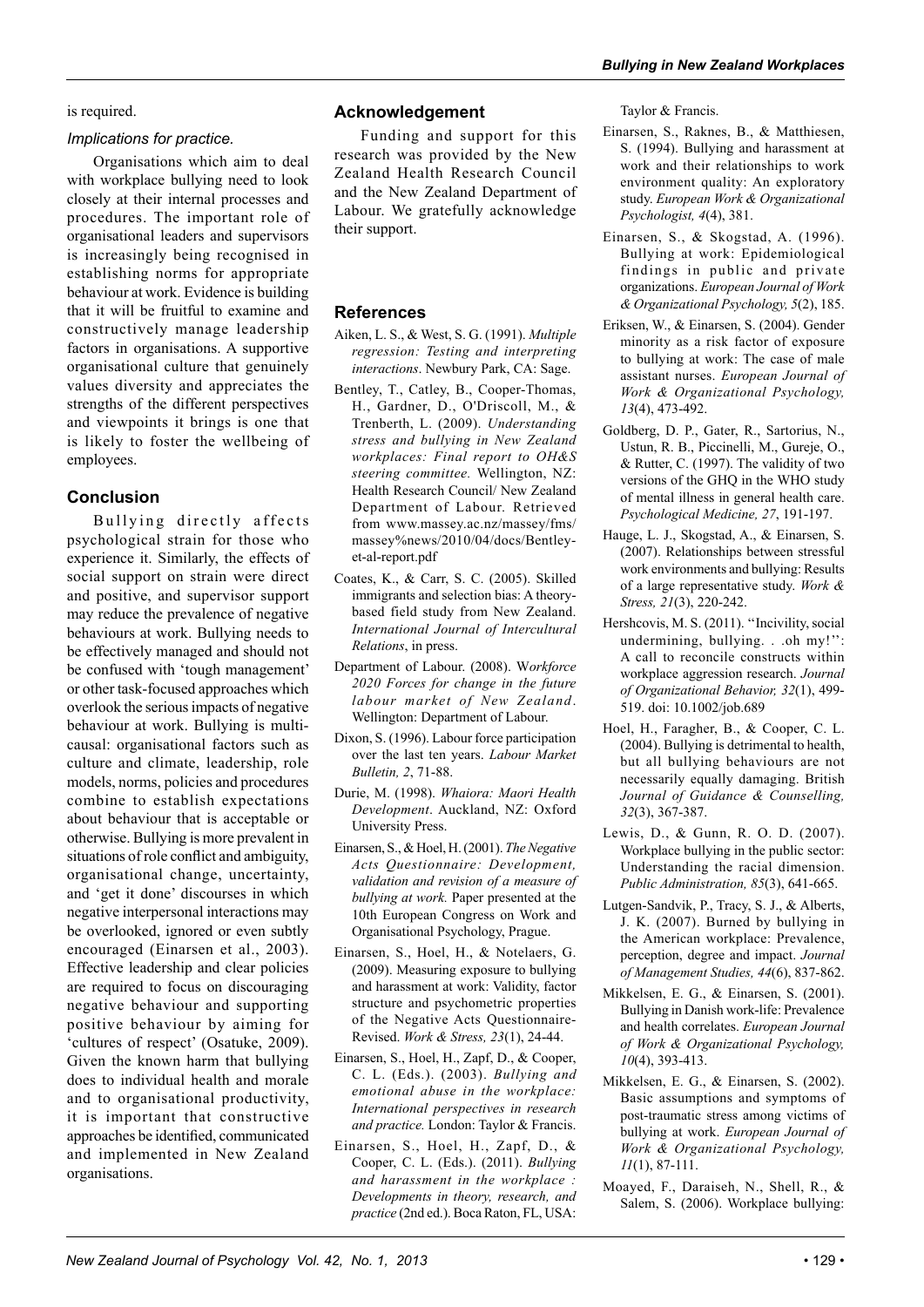A systematic review of risk factors and outcomes. *Theoretical Issues in Ergonomics Science, 7*(3), 311-327.

- Network Waitangi. (2008). *Treaty of Waitangi: Questions and answers.*  Christchurch, NZ: Network Waitangi
- New Zealand Government. (2001). *Workforce 2010*. Wellington: New Zealand Government.
- New Zealand Immigration Service. (2003). *Skilled migrants: Labour market experiences*. Wellington: Department of Labour. Retrieved from http://www.dol. govt.nz/publication-view.asp?ID=167
- New Zealand Psychologists Board. (2011). *Cultural Competencies*.
- Nielsen, M. B. (2009). *Methodological issues in research on workplace bullying*. (Philosophiea Doctor (PhD)), University of Bergen, Norway, Bergen.
- O'Driscoll, M., Brough, P., & Kalliath, T. (2004). Work-family conflict, psychological well-being, satisfaction and social support: A longitudinal study in New Zealand. . *Equal Employment Opportunities International, 23*(1/2), 36-56.
- O'Driscoll, M., Cooper-Thomas, H., Bentley, T., Catley, B., Gardner, D., & Trenberth, L. (2011). Workplace bullying in New Zealand: A survey of employee perceptions and attitudes. *Asia Pacific Journal of Human Resources, 49*(4), 390- 408. doi: 10.1177/1038411111422140
- Osatuke. (2009). Civility, respect, engagement in the workforce (CREW): Nationwide organization development intervention at Veterans Health Administration. *The Journal of Applied Behavioral Science, 45*(3), 384-410. doi: 10.1177/0021886309335067
- Parzefall, M.-R., & Salin, D. (2010). Perceptions of and reactions to workplace bullying: A social exchange perspective. *Human Relations, 63*(6), 761-780. doi: 10.1177/0018726709345043
- Rayner, C., & Cooper, C. L. (2006). Workplace bullying. In K. E. Kelloway, J. Barling & J. J. Hurrell Jr (Eds.), *Handbook of Workplace Violence* (pp. 121-145). Thousand Oaks: Sage.
- Research New Zealand. (2007). 45 Plus: Choices in the labour market: Final Report - Stage 1 Review of literature on programmes of career information, advice and guidance for mature nonparticipants.
- Scott-Howman, A., & Walls, C. (2003). *Workplace Stress in New Zealand.* Wellington, NZ: Thomson Brookers.
- Strandmark, M., & Hallberg, L. R.-M. (2007). The origin of workplace bullying: experiences from the perspective of

bully victims in the public service sector. *Journal of Nursing Management, 15*, 332-341.

- Tajfel, H. (1978). *Differentiation between social groups*. London: Academic Press.
- Vartia, M. (1996). The sources of bullying - Psychological work environment and organisational climate. *European Journal of Work & Organizational Psychology, 5*(2), 203-214.
- Way, K. A., Jimmieson, N. L., Bordia, P., & Hepworth, G. (2013). Self-labelling versus behavioural experience of workplace bullying: Differences in sector and industry-level prevalence and sources. *Journal of Health, Safety and Environment, 29*(2), 83-102.

# **Corresponding Author:**

Dianne Gardner School of Psychology Massey University, Albany Private Bag 102 904 **NMSC** Auckland d.h.gardner@massey.ac.nz

> *©* This material is copyright to the New Zealand Psychological Society. Publication does not necessarily reflect the views of the Society.